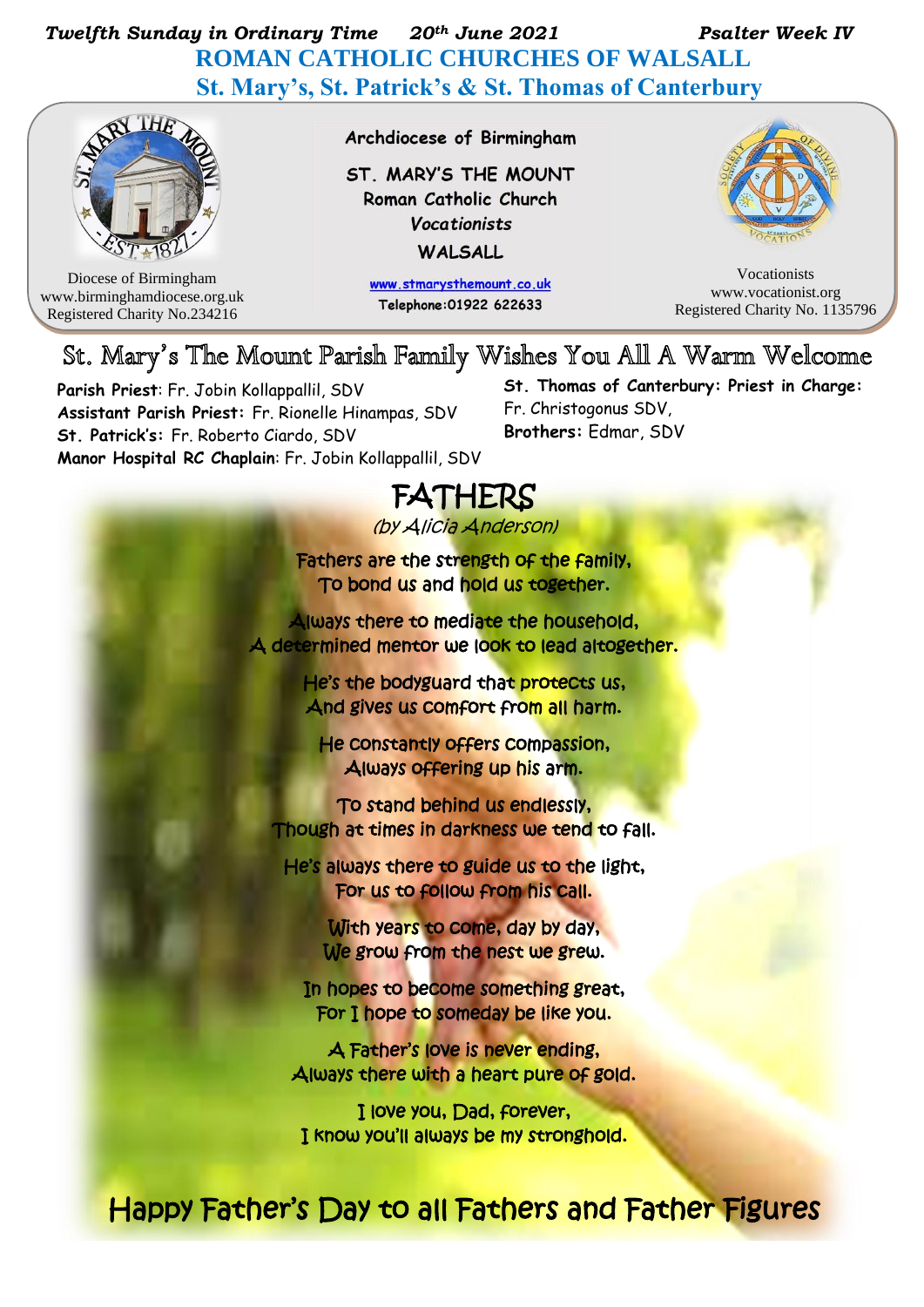#### *Twelfth Sunday in Ordinary Time 20th June 2021 Psalter Week IV*  **INFORMATION**

- ➢ **Parish Contributions: Last Sunday Offertory:** £913.47 (**Standing Orders:** £805, **Offertory Collection:** 108.47**). Counting:** This Sunday - Team A, Next Sunday – Team B. This Sunday there will be a second collection for the Day of Life.
- ➢ **Baptisms, Funerals, & Weddings:** As per the guidelines given by the government and the Bishops' Council, from 17<sup>th</sup> May there have been some changes to the existing COVID regulations, with regard to worship. Attendance for these is limited as follows: Baptisms - 30 people, weddings - 30 people, funerals - 50 people in our church.
- ➢ **Holy Mass on Sundays and Weekdays:** We will now be following social distancing rules of 1m plus, together with hand sanitisation and the wearing of face coverings inside church. In addition, we can now resume the practice of having Bidding Prayers, Readers, Eucharistic Ministers, Altar Servers and the Offertory Procession. We are still operating a booking system for weekend Masses; you will be able to make a booking online or by telephone. *All Masses will continue to be live streamed for the foreseeable future.*
- ➢ **First Holy communion and Confirmation 2022:** We are looking forward to starting preparations for First Holy Communion and Confirmation in September 2021, for those children who would like to receive these Sacraments in 2022. Please submit the respective application form to one of the priests, *together with a copy of the child's baptism certificate,* no later than Sunday 18th July 2021. *No applications will be accepted after this date.* Application forms are available to collect from the back of church or to download from the parish website.
- ➢ **First Holy Communion 2021**: The Year 4 children whose First Holy Communion has been delayed because of the pandemic, will now receive the Sacrament on Sunday 27<sup>th</sup> June at 3pm. Let us keep those children in our prayers on this important and very special occasion.
- ➢ **Come & See Programme (RCIA):** We are planning to start the *Come & See programme*, for 2021-2022, in September 2021. Anyone who would like to become a Catholic, or who is interested in knowing more about the Catholic Faith, is welcome. Anyone who is considering becoming a Catholic should submit an application form. Forms are available to collect from the back of church or to download from the parish website.
- $\triangleright$  **Readers' Rota:** From this Sunday, June 20<sup>th</sup>, we will be resuming our readers' rota. A copy of the rota is available in the Sacristy, along with a copy of the *Guidelines for Readers*.
- ▶ **Father's Day:** This Sunday, 20<sup>th</sup> June we celebrate Father's Day. On this day we honour fatherhood and paternal bonds, as well as the influence of fathers in society. There will be a special blessing and prayers at each Mass.
- ➢ **APF/MISSIO BOX:** If you have an APF/Missio box and it needs emptying, please bring it to the sacristy or give it to one of the priests. Please collect your box from the sacristy the following week.
- ➢ **From Choirboy to Cardinal:** Due to the extension of stage four of the lockdown, the Joseph Leckie Lecture by Cardinal Michael Fitzgerald, planned for Friday 25<sup>th</sup> June has been cancelled. The new date will be announced later, but the lecture is expected to be held in September.
- ➢ **Food Bank:** Thanks again for your continued support of our food bank. At the moment, we are short of tinned meat, long life fruit juice, tinned fruit, coffee, tinned potatoes, tinned vegetables, tinned tomatoes, baked beans, and rice. If you are able to donate, please leave items in the basket in the lobby at Church. We are continuing to support 3 families at the moment, but if you know of another family in need who would welcome support from our SVP Group, please contact Father Jobin.
- ➢ **Coffee Mornings:** We are pleased to inform you that refreshments will be available in the parish hall on Thursdays (following 10am Mass) and on Sundays (following 9am Mass). We will be continuing to follow social distancing regulations and other safety measures.

### **Pope Francis's Prayer Intention for June:** *The Beauty of Marriage*

*Let us pray for young people who are preparing for marriage with the support of a Christian community: may they grow in love, with generosity, faithfulness and patience.*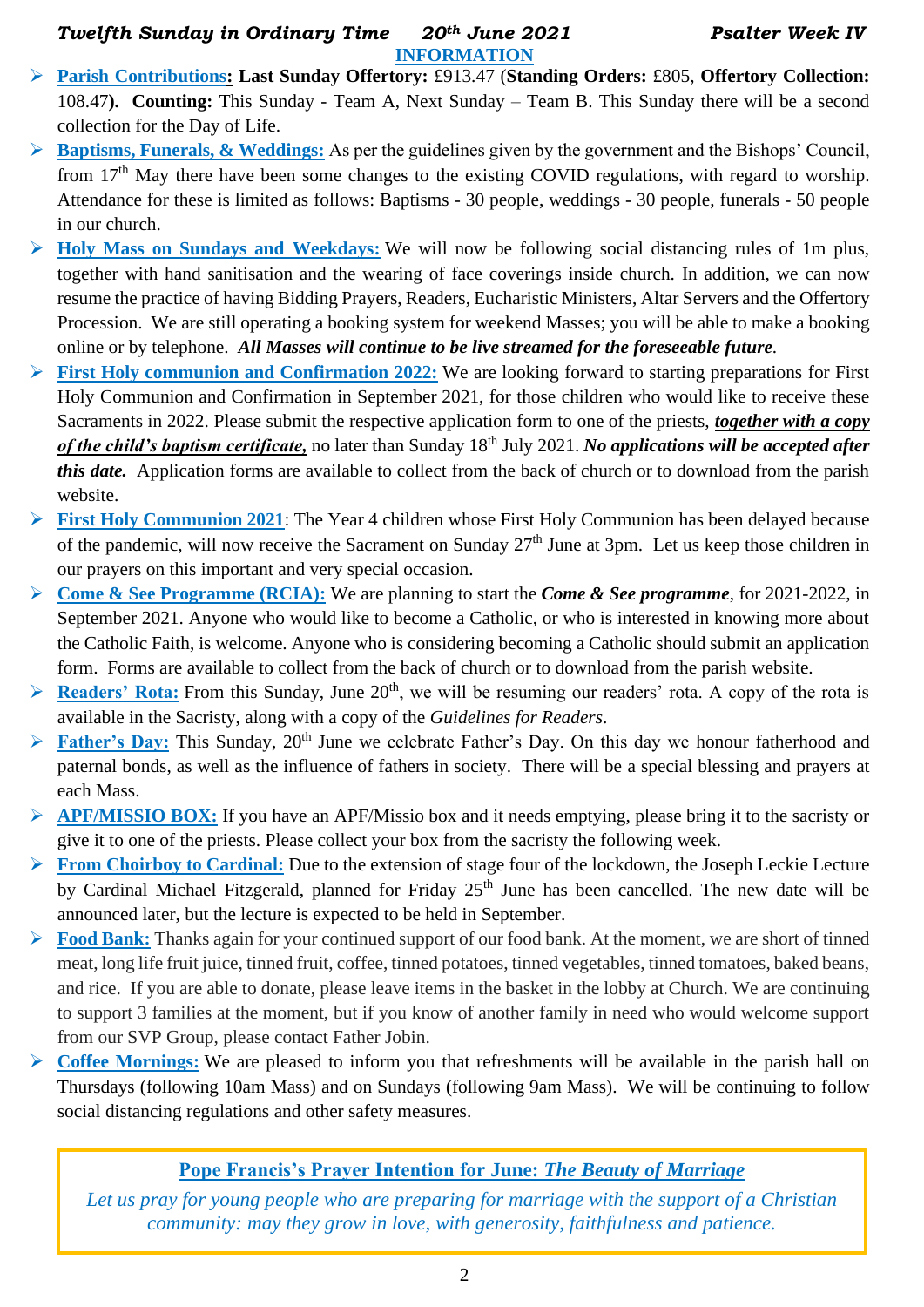#### **Prayer for Vocations**

*Divine Jesus, Son of the Eternal Father and Mary Immaculate, grant us and all the faithful true generosity in following your call and bestow on us the grace of your Holy Spirit to persevere in overcoming all obstacles to our vocations. Give the church in our Diocese and throughout the world many holy priests, fervent religious and committed lay people. Through the intercession of the Most Blessed Virgin Mary, all the Angels, Blessed Justin and all Saints, we humbly ask you to hear our prayers and multiply the ministries by which we may serve You and one another in faith and love. Amen. Hail Mary…..*

**Prayer after Communion**

*"O my God and my all, Father, Son and Holy Spirit, may your will be done, your love reign, your glory shine always more in me and in everyone as in yourself, O my God and my all." Bl. Fr. Justin*



#### **Prayer for Spiritual Communion**

*My Jesus, I believe that You are present in the Most Holy Sacrament. I love You above all things, and I desire to receive You into my soul. Since I cannot at this moment receive You sacramentally, come at least spiritually into my heart. I embrace You as if You were already there and unite myself wholly to You. Never permit me to be separated from You. Amen.*

#### **Prayer at the Time of Distress**

*Merciful God come to the help of your people. Be our shelter in this time of peril and strengthen the bonds of our community.**Bring healing to all who suffer the ravages of disease and assist those whose skill and art can put an end to this affliction.**Through Christ our Lord. Amen.*

| <b>CONTACT DETAILS</b> |                                       |                                                                                                                                                                                                                                                                                              |  |  |  |
|------------------------|---------------------------------------|----------------------------------------------------------------------------------------------------------------------------------------------------------------------------------------------------------------------------------------------------------------------------------------------|--|--|--|
| St. Mary's             | Fr. Jobin Kollappallil,<br><b>SDV</b> | <b>Address: St. Mary's the Mount Presbytery,</b><br>Vicarage Walk, Walsall, WS1 3NF<br>Tel: 01922 622 633<br>Web: www.stmarysthemount.co.uk<br>Parish Email: stmary.walsall@rcaob.org.uk<br>Fr. Jobin: fr.jobin.kollappallil@rcaob.org.uk<br>Fr. Rionelle: fr.rionelle.hinampas@rcaob.org.uk |  |  |  |
|                        |                                       | FB: Stmarys Mount; Twitter: @marys_mount<br>Blog: stmarysthemount.tumblr.com<br>Safeguarding representative: Mrs Karen Donnellan -<br>07711831462                                                                                                                                            |  |  |  |
| <b>St. Patrick's</b>   | Fr. Roberto Ciardo<br><b>SDV</b>      | Address: Blue Lane East, Walsall, WS2 8HN.<br>Tel: 01922 622633<br>Email: stpatrick.walsall@rcaob.org.uk                                                                                                                                                                                     |  |  |  |
| <b>St. Thomas's</b>    | <b>Fr.</b> Christogonus SDV           | Address: Dartmouth Avenue, Walsall, WS3 1SP.<br>Tel: 07404816951<br>Email: frchrisinsdv@gmail.com                                                                                                                                                                                            |  |  |  |